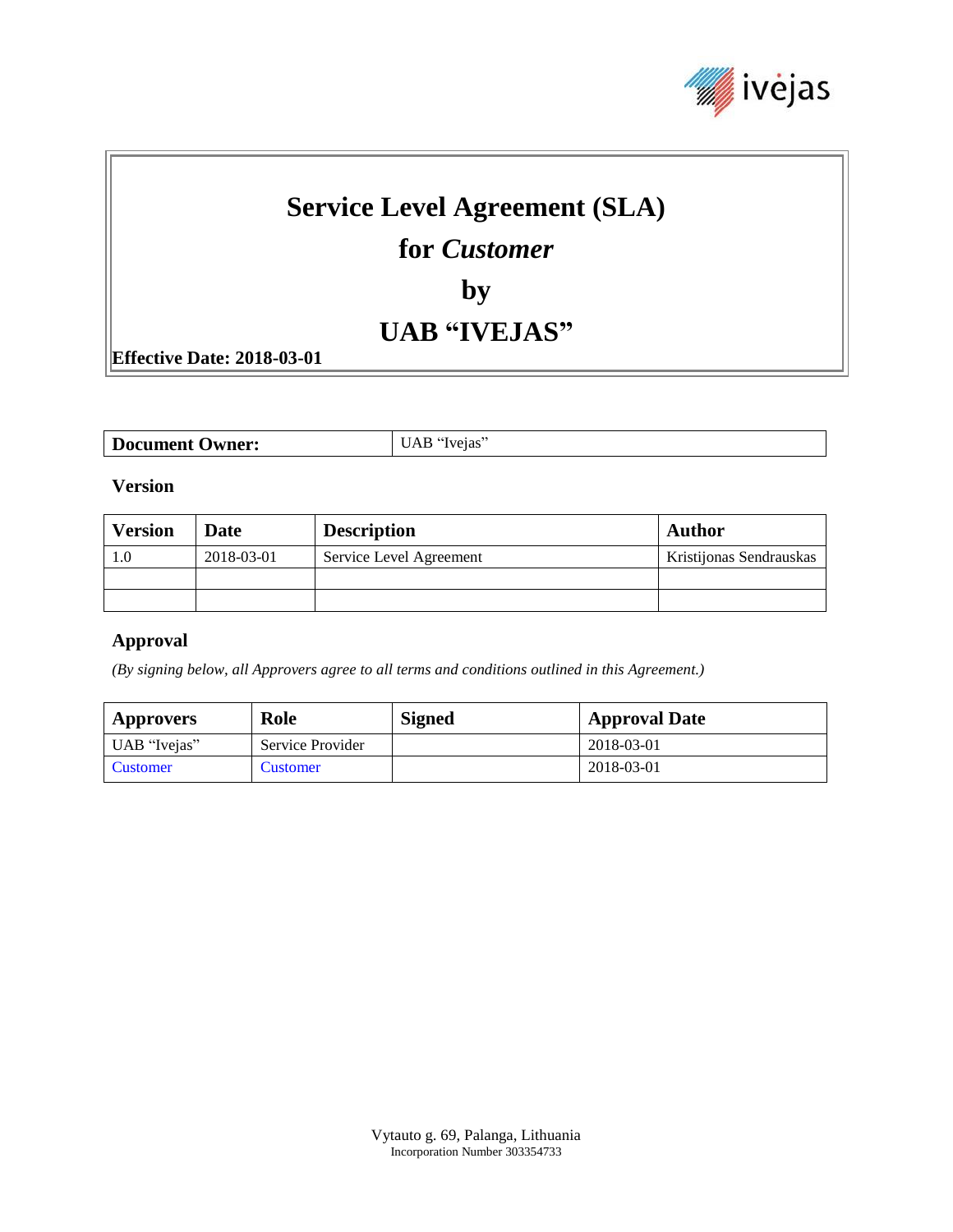

### **Table of Contents**

| 5.3.<br>5.4. |  |
|--------------|--|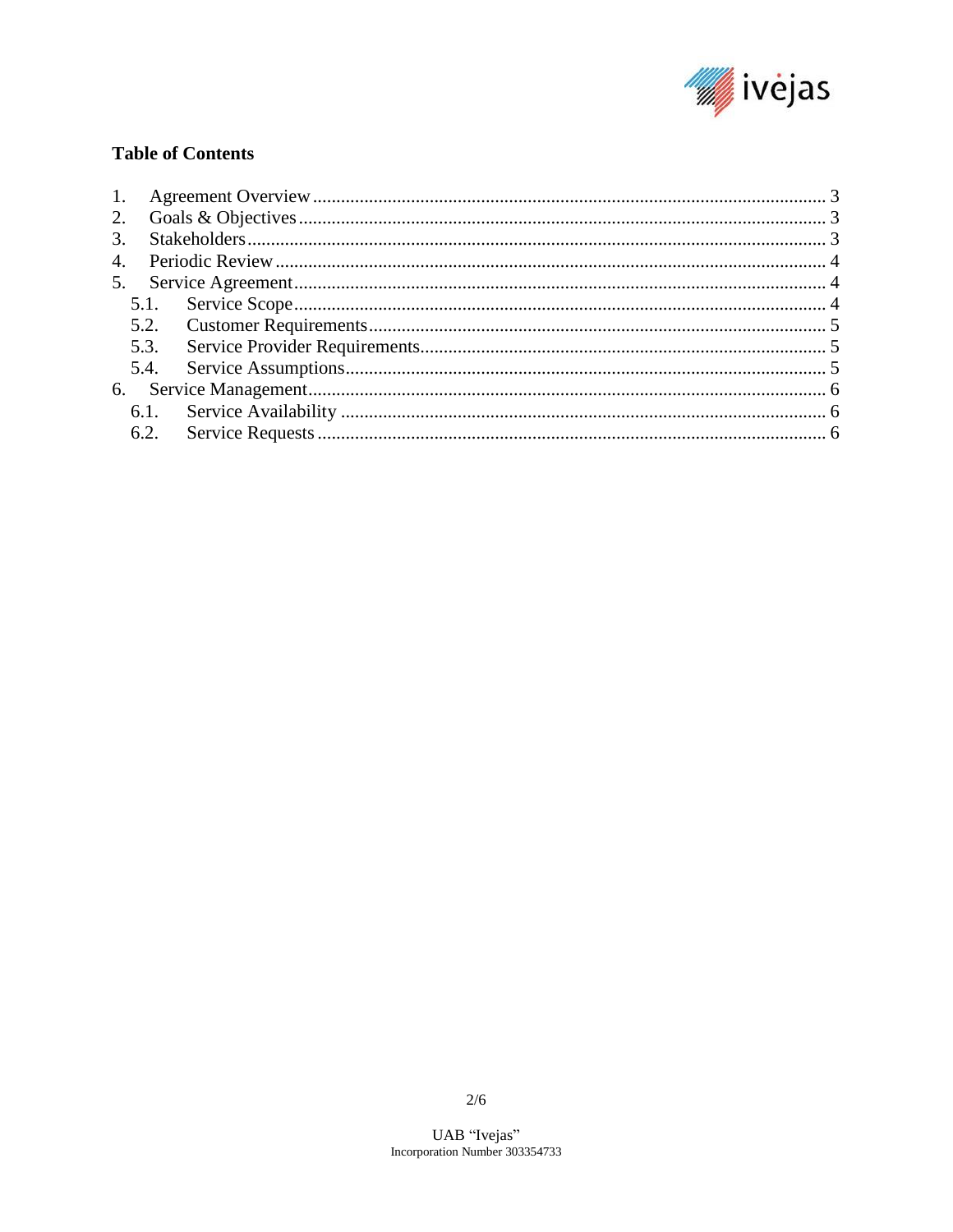

# <span id="page-2-0"></span>**1. Agreement Overview**

This Agreement represents a Service Level Agreement ("SLA" or "Agreement") between *UAB "Ivejas"*. and Customer for the provisioning of IT services required to support and sustain the Product or service.

This Agreement remains valid until superseded by a revised agreement mutually endorsed by the stakeholders.

This Agreement outlines the parameters of all IT services covered as they are mutually understood by the primary stakeholders. This Agreement does not supersede current processes and procedures unless explicitly stated herein.

# <span id="page-2-1"></span>**2. Goals & Objectives**

The **purpose** of this Agreement is to ensure that the proper elements and commitments are in place to provide consistent IT service support and delivery to the Customer(s) by the Service Provider(s).

The **goal** of this Agreement is to obtain mutual agreement for IT service provision between the Service Provider(s) and Customer(s).

The **objectives** of this Agreement are to:

- Provide clear reference to service ownership, accountability, roles and/or responsibilities.
- Present a clear, concise and measurable description of service provision to the customer.
- Match perceptions of expected service provision with actual service support  $\&$ delivery.

### <span id="page-2-2"></span>**3. Stakeholders**

The following Service Provider(s) and Customer(s) will be used as the basis of the Agreement and represent the **primary stakeholders** associated with this SLA:

**IT Service Provider(s):** UAB "Ivejas". ("Provider") **IT Customer(s):** Customer ("Customer")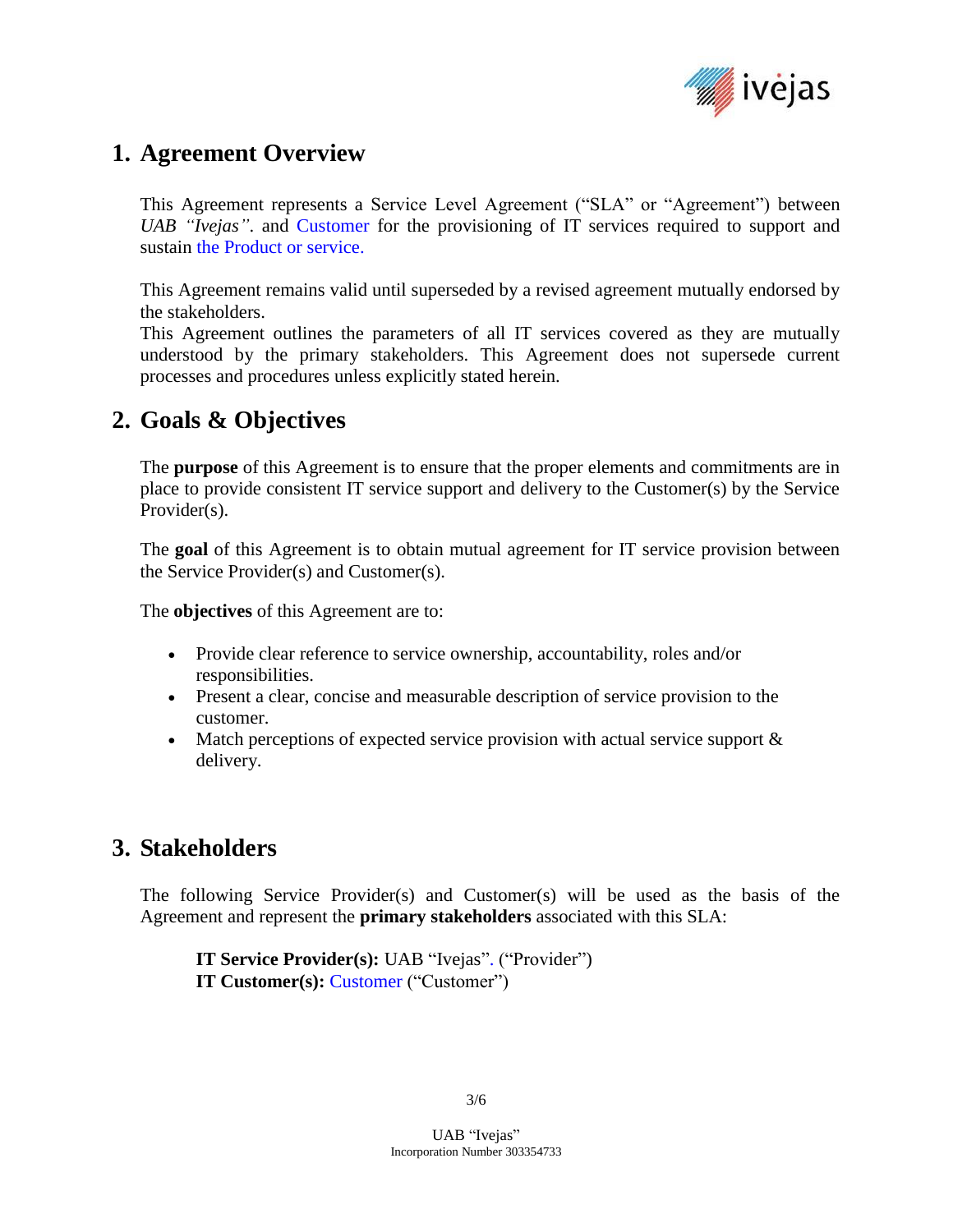

# <span id="page-3-0"></span>**4. Periodic Review**

This Agreement is valid from the **Effective Date** outlined herein and is valid until further notice. This Agreement should be reviewed at a minimum once per fiscal year; however, in lieu of a review during any period specified, the current Agreement will remain in effect.

The **Business Relationship Manager** ("Document Owner") is responsible for facilitating regular reviews of this document. Contents of this document may be amended as required, provided mutual agreement is obtained from the primary stakeholders and communicated to all affected parties. The Document Owner will incorporate all subsequent revisions and obtain mutual agreements / approvals as required.

**Business Relationship Manager:** UAB "Ivejas" **Review Period:** Bi-Yearly (6 months) **Previous Review Date:** 2018-03-01 **Next Review Date:** 2018-09-01

# <span id="page-3-1"></span>**5. Service Agreement**

The following detailed service parameters are the responsibility of the Service Provider in the ongoing support of this Agreement.

#### <span id="page-3-2"></span>5.1. Service Scope

The following Services are covered by this Agreement;

- o Manned telephone support
- o Monitored email support
- o Monthly system health check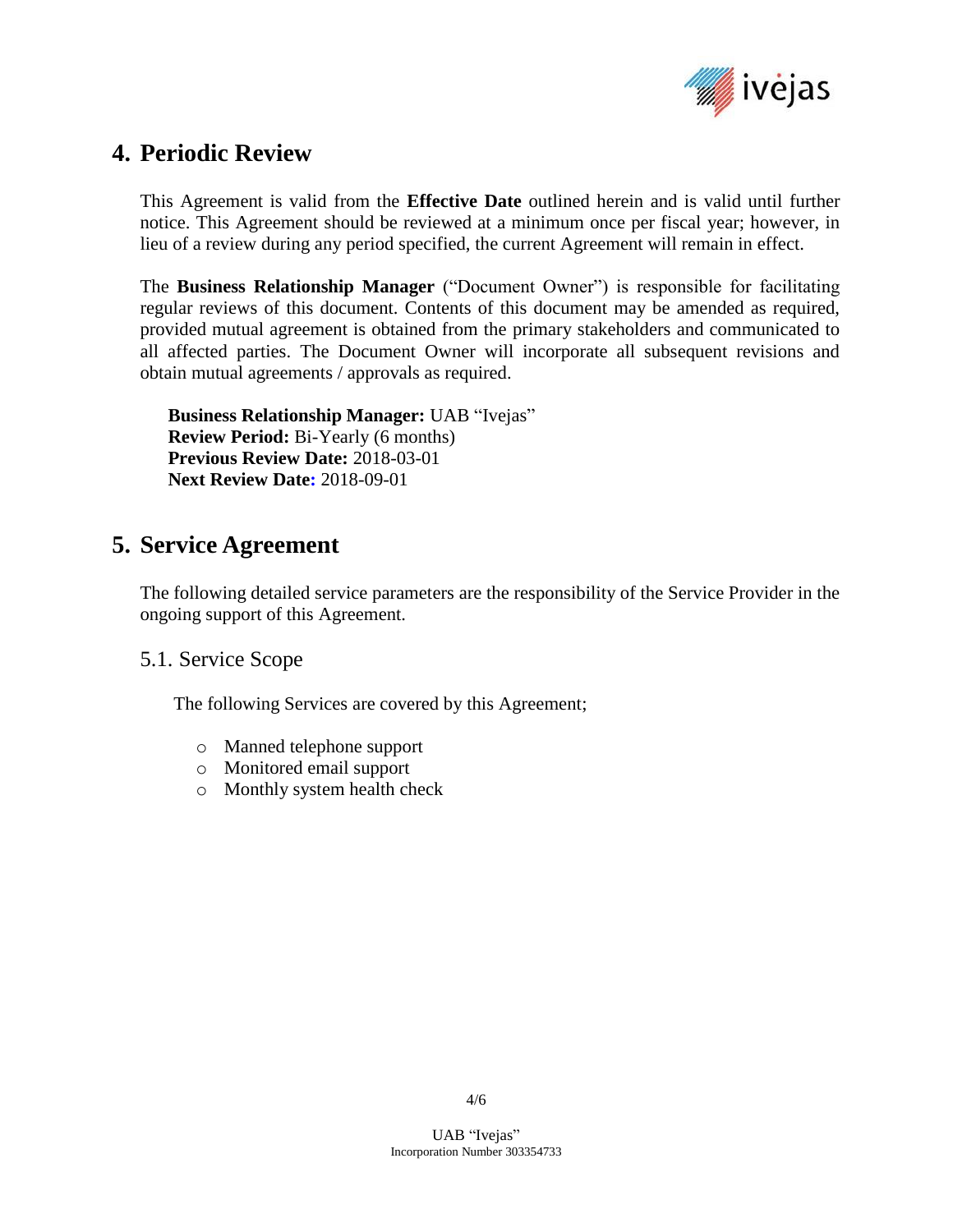

### <span id="page-4-0"></span>5.2. Customer Requirements

**Customer** responsibilities and/or requirements in support of this Agreement include:

- Payment for all support costs at the agreed interval.
- Reasonable availability of customer representative(s) when resolving a service related incident or request.

### <span id="page-4-1"></span>5.3. Service Provider Requirements

**Service Provider** responsibilities and/or requirements in support of this Agreement include:

- Meeting response times associated with service related incidents.
- Appropriate notification to Customer for all scheduled maintenance.

#### <span id="page-4-2"></span>5.4. Service Assumptions

Assumptions related to in-scope services and/or components include:

<span id="page-4-3"></span>• Changes to services will be communicated and documented to all stakeholders.